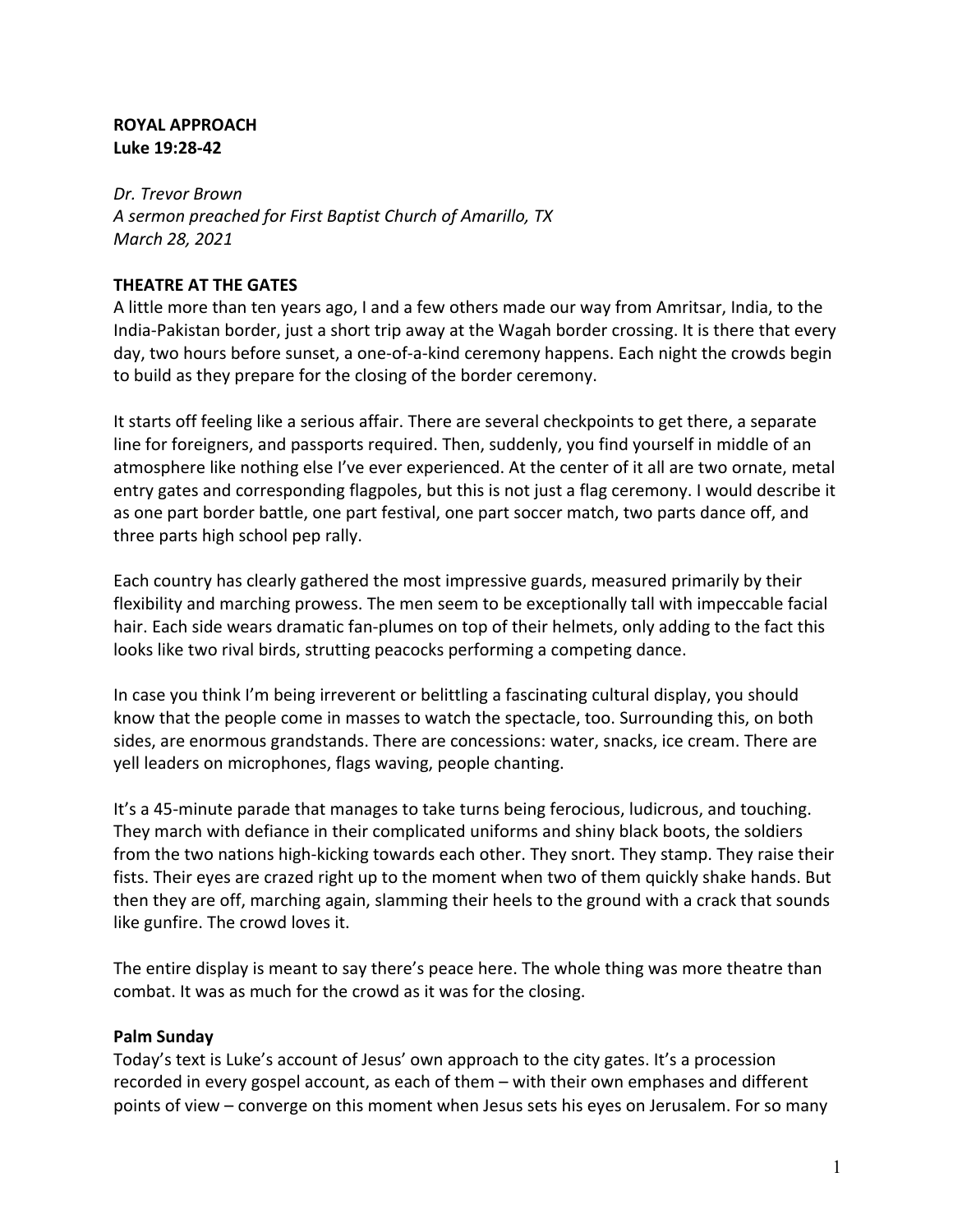around the world, it is the beginning of Holy Week. What begins on Palm Sunday will journey to the cross before celebrating the resurrection of our Lord.

We join Jesus in Luke 19 as he plans his own approach to the city gates. It's as much theatre as it is fulfillment of a prophecy five hundred years old. I want to draw your attention to more than one of Jerusalem's city gates. You are likely familiar with this Palm Sunday parade, but history tells us there were that there were two processions that entered Jerusalem on this spring day in the year 30 AD.<sup>i</sup>

They were not rival powers meeting at a border, but the procession we celebrate today presents us with a crossroads – an intersection - at which every person since has had to choose.

## **PILATE'S PARADE**

Pontius Pilate, the Roman governor, normally lived in Caesarea-by-the-Sea, about 60 miles to the west. They had their own temple there, built in worship of Emperor Augustus. As Roman authority over Judea (and several other surrounding states), Pilate was the monitor for the region.

For the great festivals and gatherings, like the enormous Passover crowd of this particular week, Pilate would come up to Jerusalem to prevent trouble. After all, the whole point of this Passover celebration was to commemorate and remember that time when God had liberated his people out from under Pharaoh's foot, bringing his people out of captivity. Rome would hardly want anyone getting any grand ideas about overthrowing empires.

Any number of groups would be intent on making sure Pilate, as a representative of Caesar, got the 'welcome' he 'deserved.' In the Jewish region of Judea, it's almost certain that people would've been mobilized from the top of society to the bottom to greet Pilate as he arrived.

The ruling high priest was chosen from among the Sadducees, appointed by the governor himself. They wouldn't want to miss this. The Pharisees, too, knew that what authority they observed was at the behest of Rome. The average citizens would've been encouraged by both of these groups and their own ambitions to follow suit, knowing that their Passover festival was only happening at the tolerant pleasure of Pilate. Everybody knows that for the right event a crowd can be arranged.<sup>ii</sup> (Kinman, 444)

Whether it was sincere or not, Pilate would've expected a splendid welcome, and he would've brought quite the display with him. His large entourage would've featured soldiers, infantry, and horsemen. It's hard to say how many, but with the size of the crowds filing in to Jerusalem for Passover and Rome's typical use of force to maintain order, we're talking about a number nearing one thousand troops at Pilate's side, each fitted with a large shield, breast-plate, headpiece, sword, spear, and two axe. You add to them the number of administrative personnel and other officials, and you can imagine the imprint they would make.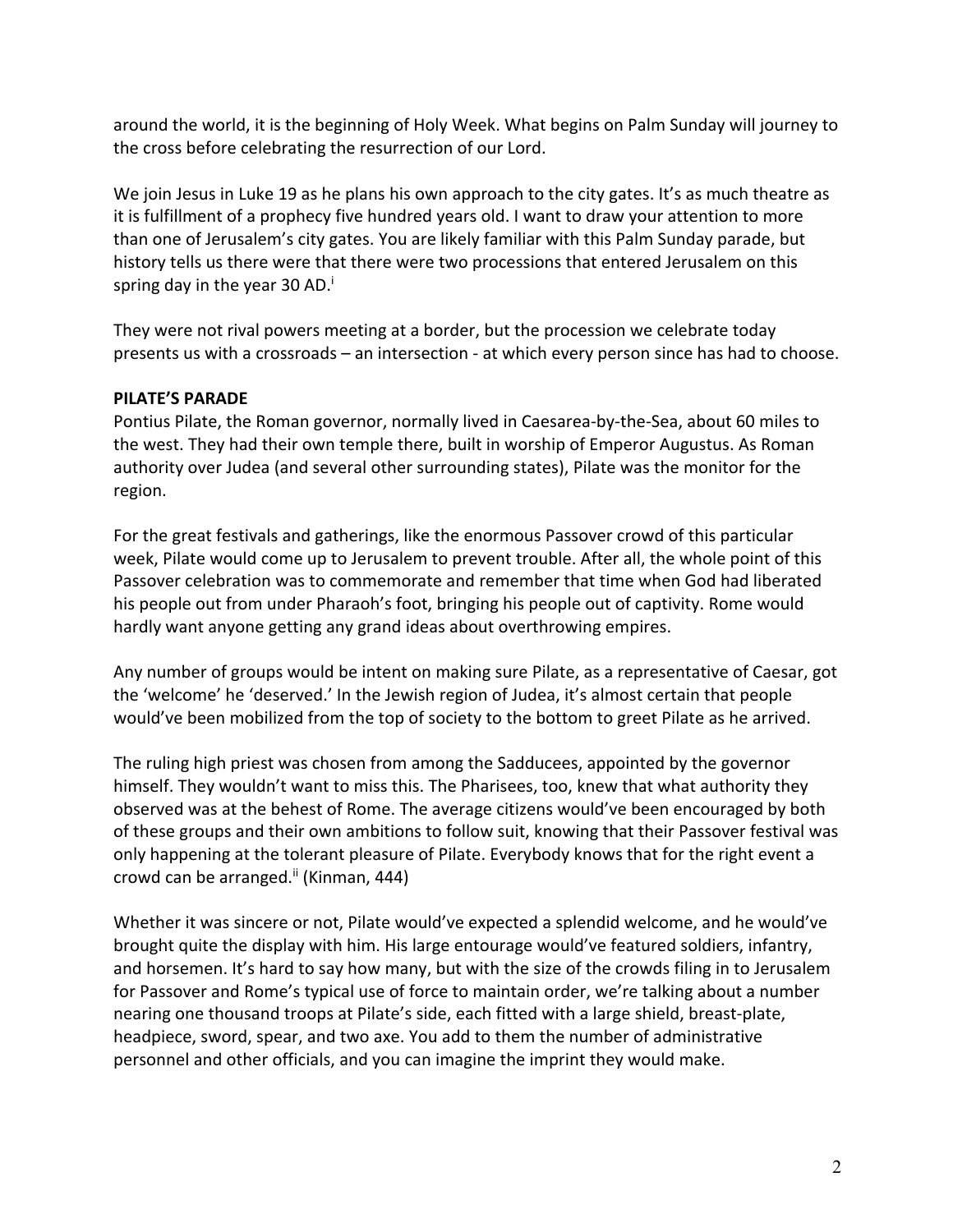So, this imperial procession imposes itself on the city, arriving from the west upon a military war horse with an armed escort.

#### **JESUS'S PLANNED PROCESSION**

Meanwhile, on the other side of town, approaching from the east, Jesus is going up to Jerusalem. He has a procession of his own to orchestrate. So clear are the echoes of Old Testament prophecy that there's no doubt he knows what he's doing. Jesus is rehearsing before the first disciples and every disciple since that he is the true and rightful King of world and that what is taking place is the foretold plan of God.<sup>iii</sup>

Luke 19:28 tells us that as Jesus approached the two small towns (Bethany and Bethpage), he picked two disciples and put them on donkey detail. I like to think it was the same two who had just asked to sit on his right and left in glory. They wanted a special role. "James, John, do you still want a special task?"

**He sent two of the disciples,30 saying, "Go into the village ahead of you; there, as you enter, you will find a colt tied on which no one yet has ever sat; untie it and bring it here. <sup>31</sup> If anyone asks you, 'Why are you untying it?' you shall say, 'The Lord has need of it.'"**

All four gospels place a donkey at the center of the events. Nowhere in the gospels does it mention that Mary rode a donkey when she and Joseph made the trek to Bethlehem, yet all four gospels highlight the colt Jesus acquires for his approach to Jerusalem. For six verses, Luke offers unprecedented detail about the donkey.

First, Jesus says they'll find him tied up. When Jacob prophesied to his sons about the future of God's people in Genesis 49:11 he said the blessing of Judah: **"He will tether his donkey to a vine, his colt to the choicest branch." (NIV)**

Jesus tells them next what to say if anyone asks why they're untying the donkey: "The Lords needs it." You could even say literally, "*its* Lord needs it." They're making a theological claim even in collecting the ride. It's also the kind of claim a king can make to anything you own. Jesus is exercising a divine right to conscript animals from his subjects.

But, why a donkey at all? Jesus has walked the whole way up until now. His entire ministry has been on foot, never once seen riding. So we know this is a calculated event. One mile or so from where this whole thing is headed, he suddenly pauses for a ride. Jesus' Jewish followers would not have missed the symbolism. It comes straight from the Old Testament. This is a predicted day.

### **Zechariah 9:9**

**Rejoice greatly, Daughter Zion! Shout, Daughter Jerusalem! See, your king comes to you, righteous and victorious, lowly and riding on a donkey, on a colt, the foal of a donkey.**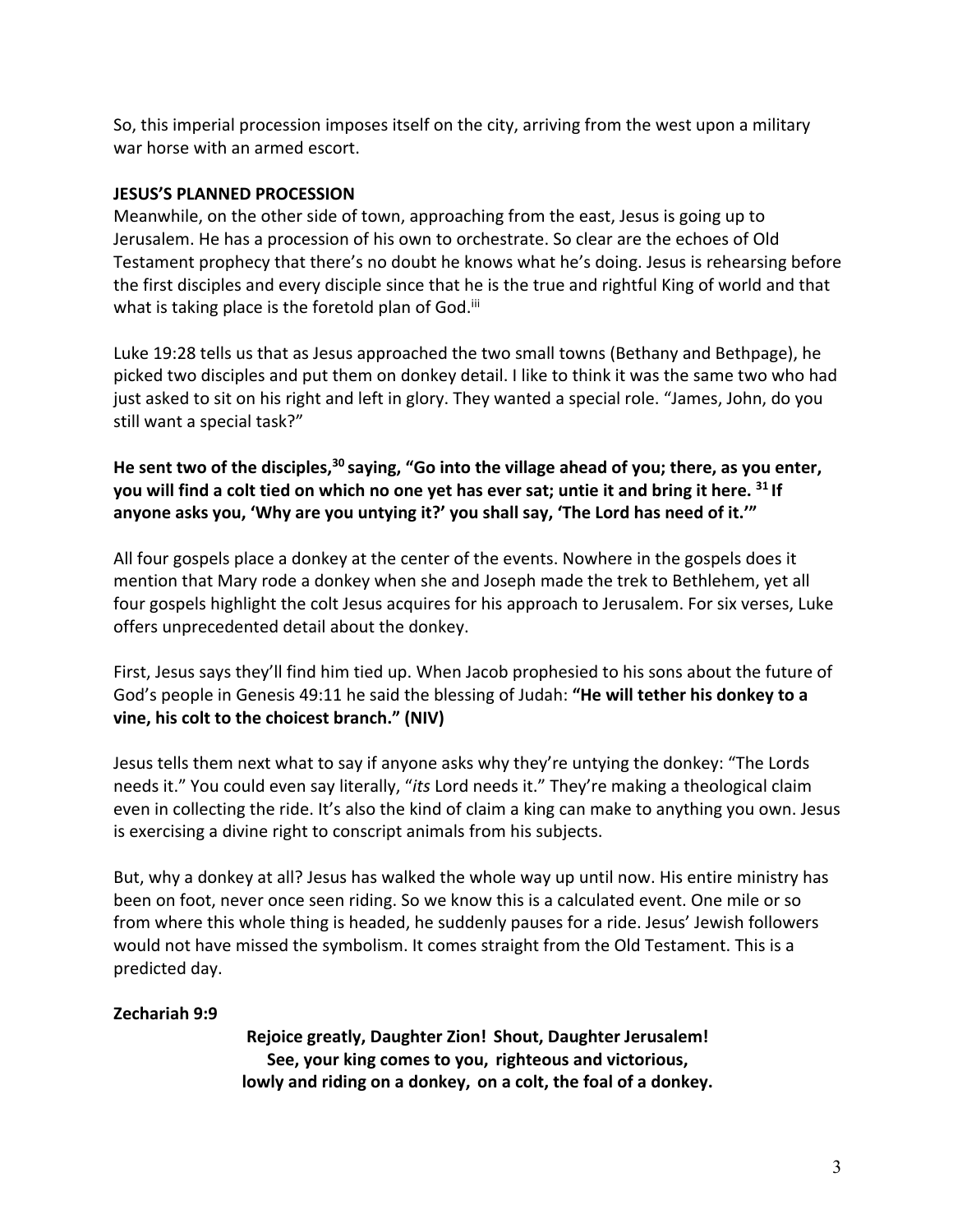In Luke, the reference is implied. In Matthew, the connection is explicit as he quotes the passage directly. Jesus has used words, but his actions now speak louder as his life confirms for their eyes what he has been telling them is true. It's an acted-out parable. Jesus' entry march is to be a royal procession! He will ride an animal never ridden before, because that's what royalty does.

Thoughtful Jews would have remembered that, many years before Solomon, another Son of David, rode a donkey into Jerusalem. Solomon means "King of Peace," even as David meant King of War. Jesus knew they could remember that, so he presents himself as King riding on a donkey.

# **<sup>32</sup> So those who were sent went away and found it just as He had told them. <sup>33</sup> As they were untying the colt, its [o] owners said to them, "Why are you untying the colt?" <sup>34</sup> They said, "The Lord has need of it." <sup>35</sup> They brought it to Jesus, and they threw their coats on the colt and put Jesus** *on it***.**

The text repeats itself to make sure we don't miss it: everything happens just as Jesus says. He is a man who knows where he has come from and knows to where he is headed. These events are happening in accordance with God's purposes to redeem the world, and so will what is to come next. They take their coats off and fashion a saddle for Jesus. Luke tells us they get the message because, before Jesus can mount it himself, they've *put him* on it. They can see it; he is the Messiah, the Davidic King!

**<sup>36</sup> As He was going, they were spreading their coats on the road.37 As soon as He was approaching, near the descent of the Mount of Olives, the whole crowd of the disciples began to praise God [p] joyfully with a loud voice for all the [q] miracles which they had seen,38 shouting:**

# **"Blessed is the King who comes in the name of the Lord; Peace in heaven and glory in the highest!"**

They're shouting, maybe even singing, the words of Psalm 118, a hymn used in Israel's history for a royal entry and for celebrations of enthronement. **"Blessed is he who comes in the name of the Lord.**" Psalm 118:26

Luke 19:27 says they've seen the miracles Jesus has done, and they have realized that truly God is at work. He is the King, and he is the one who will save us! And not only that, Luke wants us to see want kind of king Jesus will be. The crowd is reported as echoing the words that Luke places in the mouth of angels at Jesus' birth. **"Glory to God in the highest heaven, and on earth peace to those on whom his favor rests." Luke 2:14**

He is the lowly, humble King of whom Zechariah spoke.

**See, your king comes to you, righteous and victorious, lowly and riding on a donkey on a colt, the foal of a donkey.**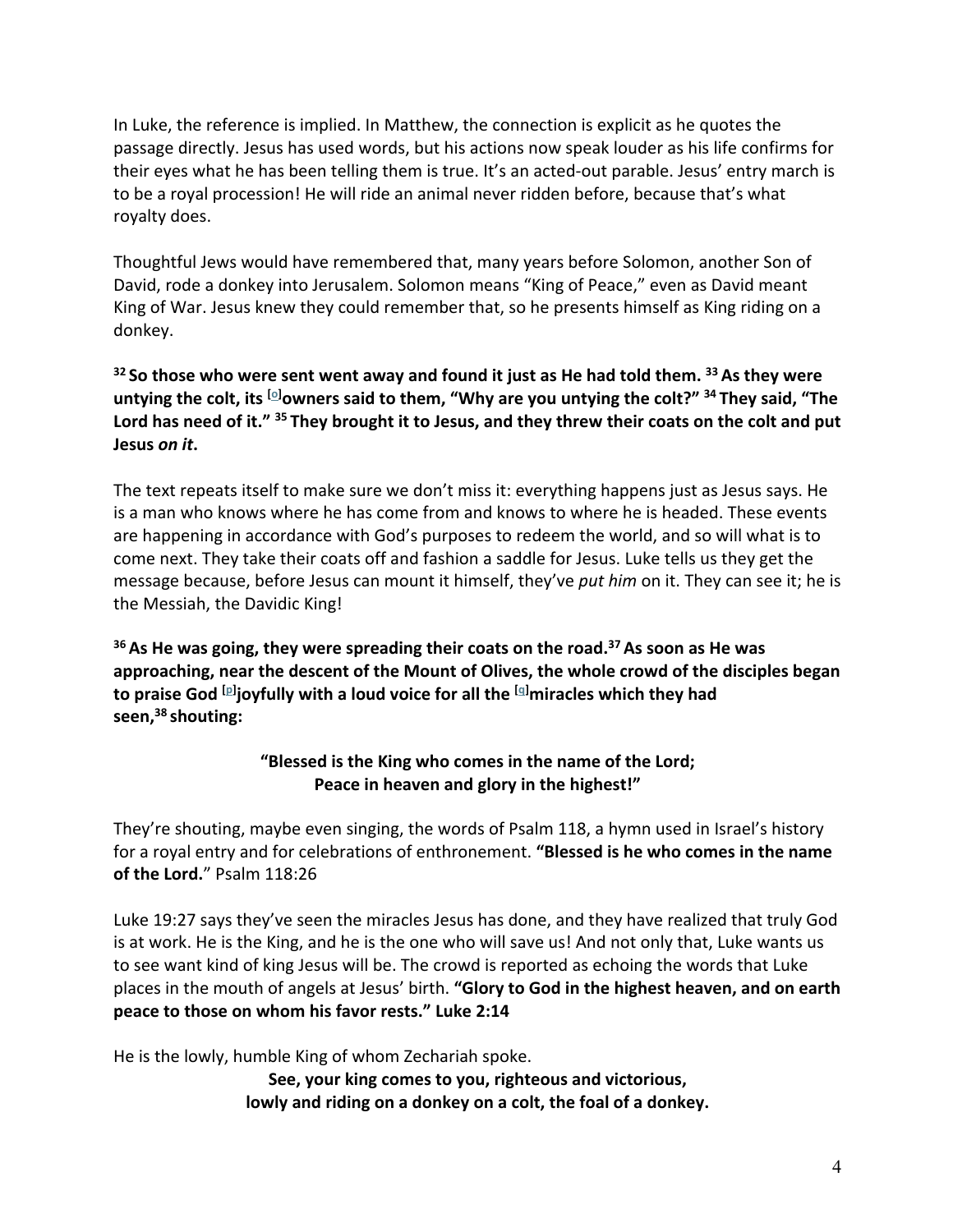# **<sup>10</sup> I will take away the chariots from Ephraim and the warhorses from Jerusalem, and the battle bow will be broken, He will proclaim peace to the nations."**

He will be a King of peace. The contrast couldn't be more clear.

Pilate mounted a war horse and came galloping through the largest gate in the city. Jesus is riding on a donkey colt, nearing the small Eastern gate. Pilate is decked out in armor, with banners waving and an entourage of elites. Jesus has no armor, and his procession is a rag-tag crowd of followers he'd gained from Galilee. Pilate comes flaunting his power, glory, and the force of an empire that ruled the world. Jesus' procession comes revealing the kingdom of God, commanding peace to the nations, the end of chariots and warhorses and bows. Pilate comes with a military display of imperial might.

Jesus comes with coats on the ground and children waving branches.

I wonder today, which gate do you think felt more power pass through?

The only robes for this royal come torn from former lepers or smelling like fishermen. There is no scepter, only palm branches. There are no magistrates or princes, only tax collectors and the once demon-possessed. What a strange crowd!<sup>iv</sup>

If you were in town looking for a king, which parade would you join?

I'm here to tell you today that after every triumph, success, or policy of every Caesar is long forgotten, Christians around the world will remember for all of time the day that King Jesus came to Jerusalem and presented himself as King.

Luke doesn't mention it, but the other gospel writers present the crowd shouting "Hosanna," a word of praise that means "save us now."

**<sup>39</sup> Some of the Pharisees [r] in the crowd said to Him, "Teacher, rebuke Your disciples." <sup>40</sup> But Jesus answered, "I tell you, if these become silent, the stones will cry out!" <sup>41</sup> When He approached** *Jerusalem***, He saw the city and wept over it, <sup>42</sup> saying, "If you had known in this day, even you, the things which make for peace! But now they have been hidden from your eyes."**

The whole thing is too much for the pharisees, and they want Jesus to rebuke them, but Jesus knows that God can raise up children from the stones if he wants. The commotion they're causing is hardly the biggest problem.

# **A ROYAL APPROACH**

All of this happens as Jesus approaches Jerusalem. In that moment, it feels like everything is happening just right: all of this struggle in the gospels to reveal who he is or *wait* to reveal who he is. "Keep quiet… tell no one… the time is near…" Finally, the parade we wanted!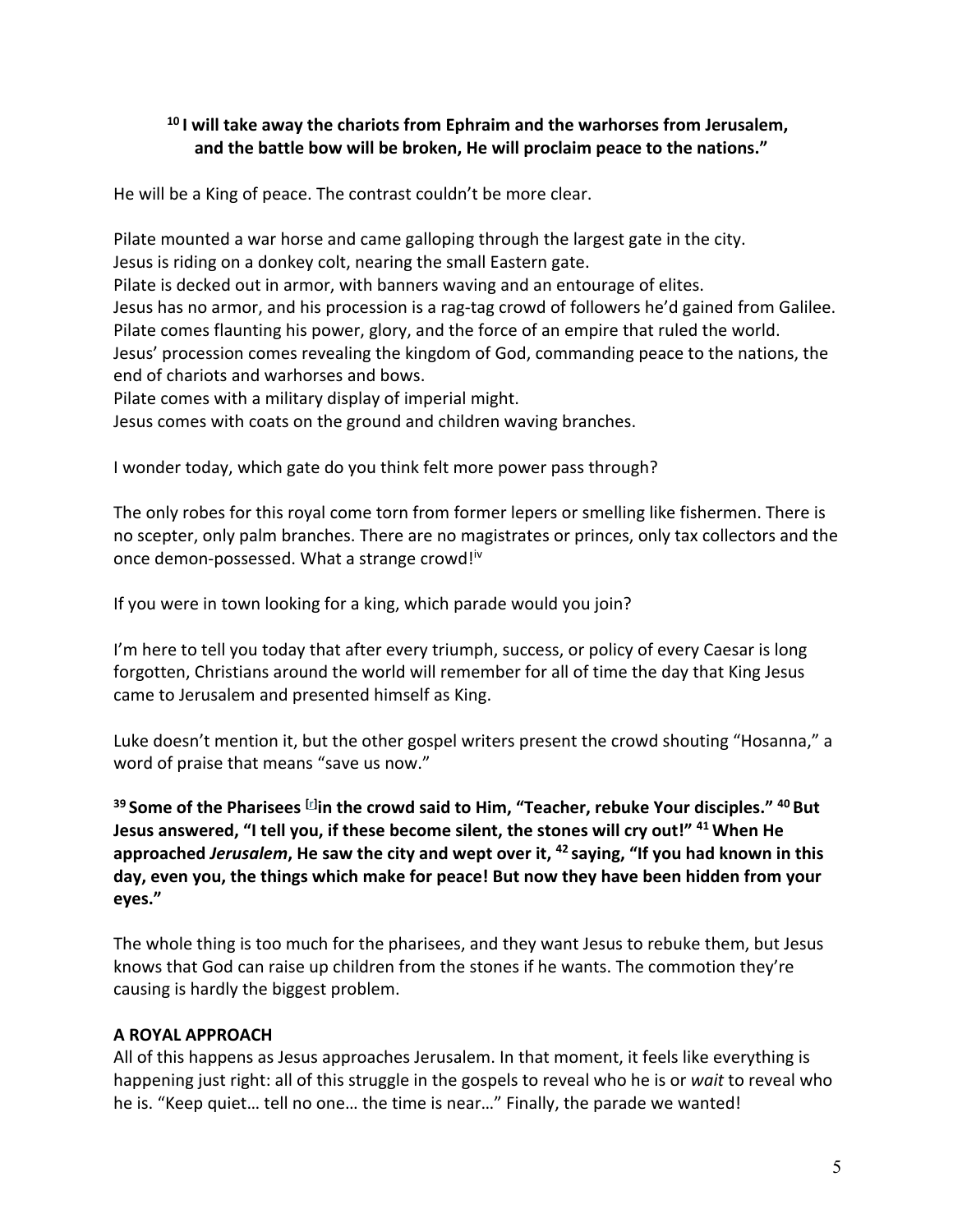We have called this procession a "triumphant entry." Sometimes I think we give the impression that the whole city worships and adores Jesus on this Sunday before Good Friday, but the gospel writers make it clear that the "Hosannas" don't come in the city streets. They come from that group who comes with him. In Matthew, the city stirs and asks who it is, but they don't take off their coats for it. No, Matthew and Mark tell us that Jesus comes into the city and takes immediate aim to cleanse the temple.

Make no mistake, Jesus will have his triumph, but this is really more of a royal approach than a triumphant entry. Jesus is performing for them the reality of his kingship, but he's not the king the masses want. In no moment is this more clear than the next verse as the praises quiet down. Jesus looks up to see Jerusalem and he *weeps* over it, saying, **"If you had known in this day, even you, the things which make for peace!"**

## **JESUS WEEPS**

He weeps because he can see the disaster coming. They cannot see that their salvation, their redemption, their life, will not come from the ways of this world. The city whose name literally contains the word meaning "peace," doesn't know anything about it. So, Jesus weeps.

Somehow Jesus' weeping over Lazarus is more famous, but these are the tears that should grab us. Before we dare wave a palm or throw down our coats today, watch as the world's King, when his eyes glimpse the city, stops to weep. They didn't want King Jesus after all, and his kingdom was considered a joke.

Two processions made their way into Jerusalem that day. And, as those who seek to be faithful to Jesus today, we're forced to ask ourselves: which parade are we a part of?

Jesus approaches Jerusalem and presents us with a crossroads. It's a moment of confrontation between two kingdoms. We will follow it all the way through the last week of Jesus' life, but it is also a moment of reckoning for us.

Jesus' closest followers will shout, "He's the King" today, but what they really mean is "He might be the king I want." By the end of the week, they'll abandon him because they're blinded by the way the world normally works. He owns the cattle on a thousand hills and formed the rocks with his right hand, but when his kingdom no longer fits, they throw him off his "borrowed" colt put him in a "borrowed" tomb.

So do we. We do it every time we praise his royal approach but deny him entry to the throne.

It might be easier if, today, we stood with only two processions to choose from. At least then we might stand a chance, but the reality is that there are more like ten or twenty or two thousand different processions all trying to lay claim on our lives. Each one offers a different distraction, a different reason why the way of Jesus can wait until later. Other parades suggest